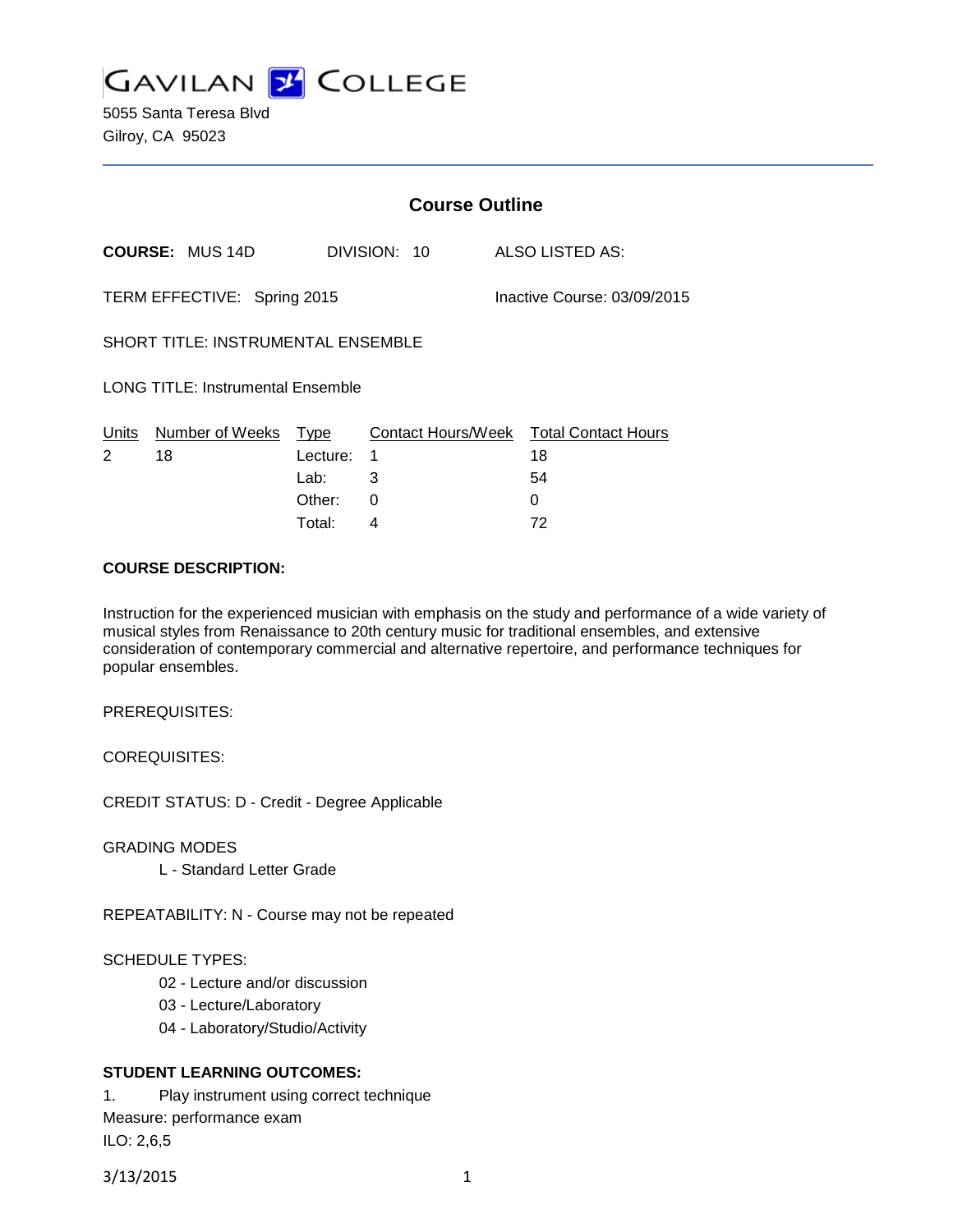GE-LO: A1, A6, C1,C2,E1

2. Demonstrate collaborative learning by working with other musicians in rehearsal setting Measure: evaluation, performance ILO: 6,1,5,4 GE-LO: A1,A6, C1, C2, E1

3. Perform before live audience Measure: performance exam ILO: 7,5,1,4,6 GE-LO: A1,C1,E1

## **CONTENT, STUDENT PERFORMANCE OBJECTIVES, OUT-OF-CLASS ASSIGNMENTS**

Inactive course: 03/09/2015

WEEK 1 4 HOURS

Introduction. Basic instrumental techniques. Assigned reading and exercises.

Student Performance Objectives: Students will rehearse and perform music from the instrumental literature

WEEK 2 4 HOURS

Individual evaluation with the instructor to determine placement.

Student written self-goals. Introduction and rehearsal of selected

piece. Assigned reading and exercises.

Student Performance Objectives: Students will rehearse and perform

music from the instrumental literature

WEEK 3 4 HOURS

Using sound amplification equipment. Microphone technique.

Performance posture and stance. Assigned reading and exercises.

Introduction and rehearsal of selected piece. Assigned reading and exercises.

Student Performance Objectives: Students will rehearse and perform music from the instrumental literature

WEEK 4 4 HOURS

Introduction and rehearsal of selected piece. Assigned reading and exercises.

Student Performance Objectives: Students will rehearse and perform music from the instrumental literature

Student Performance Objectives: Students will rehearse and perform music from the instrumental literature

## WEEK 5 4 HOURS

Introduction and rehearsal of selected piece. Assigned reading and exercises.

Student Performance Objectives: Students will rehearse and perform music from the instrumental literature

WEEK 6 4 HOURS

Introduction and rehearsal of selected piece. Assigned reading and exercises.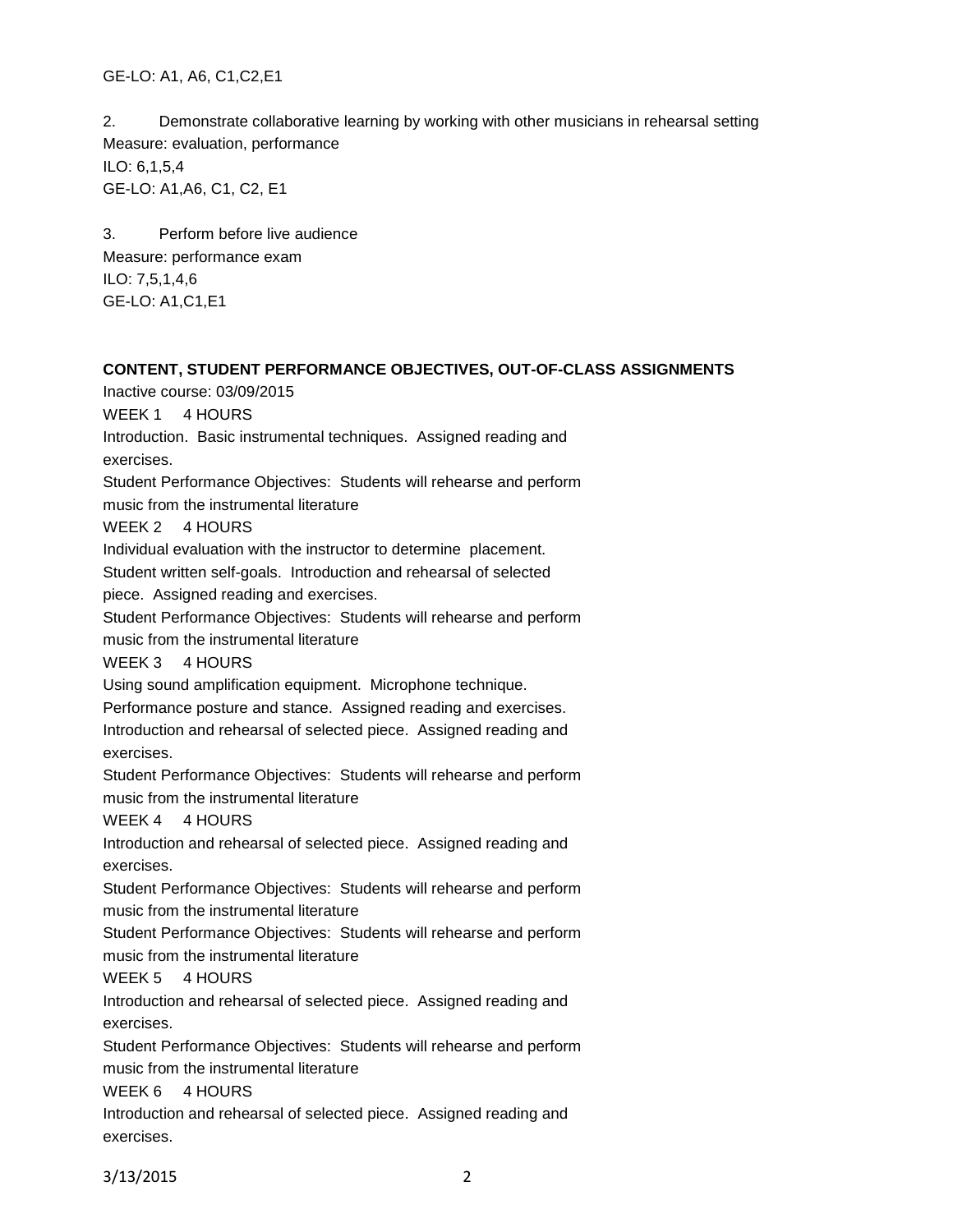Student Performance Objectives: Students will rehearse and perform music from the instrumental literature

WEEK 7 4 HOURS

Rehearsal of selected pieces for midterm performance. Assigned reading and exercises.

Student Performance Objectives: Students will rehearse and perform music from the instrumental literature

WEEK 8 4 HOURS

Rehearsal of selected pieces for midterm performance. Assigned reading and exercises

Student Performance Objectives: Students will rehearse and perform music from the instrumental literature .

WEEK 9 4 HOURS

Performance midterm.

WEEK 10 4 HOURS

Introduction and rehearsal of selected piece. Assigned reading and exercises.

Student Performance Objectives: Students will rehearse and perform music from the instrumental literature

WEEK 11 4 HOURS

Introduction and rehearsal of selected piece. Assigned reading and exercises.

Student Performance Objectives: Students will rehearse and perform music from the instrumental literature

WEEK 12 4 HOURS

Introduction and rehearsal of selected piece. Assigned reading and exercises.

Student Performance Objectives: Students will rehearse and perform music from the instrumental literature

WEEK 13 4 HOURS

Introduction and rehearsal of selected piece. Assigned reading and exercises.

Student Performance Objectives: Students will rehearse and perform music from the instrumental literature

WEEK 14 4 HOURS

Rehearsal of selected pieces for final performance. Assigned reading and exercises.

Student Performance Objectives: Students will rehearse and perform music from the instrumental literature

WEEK 15 4 HOURS

Rehearsal of selected pieces for final performance. Assigned reading and exercises.

Student Performance Objectives: Students will rehearse and perform music from the instrumental literature

WEEK 16 4 HOURS

Performing for video/film. Videotaped performance. Assigned reading and exercises.

Student Performance Objectives: Students will rehearse and perform

3/13/2015 3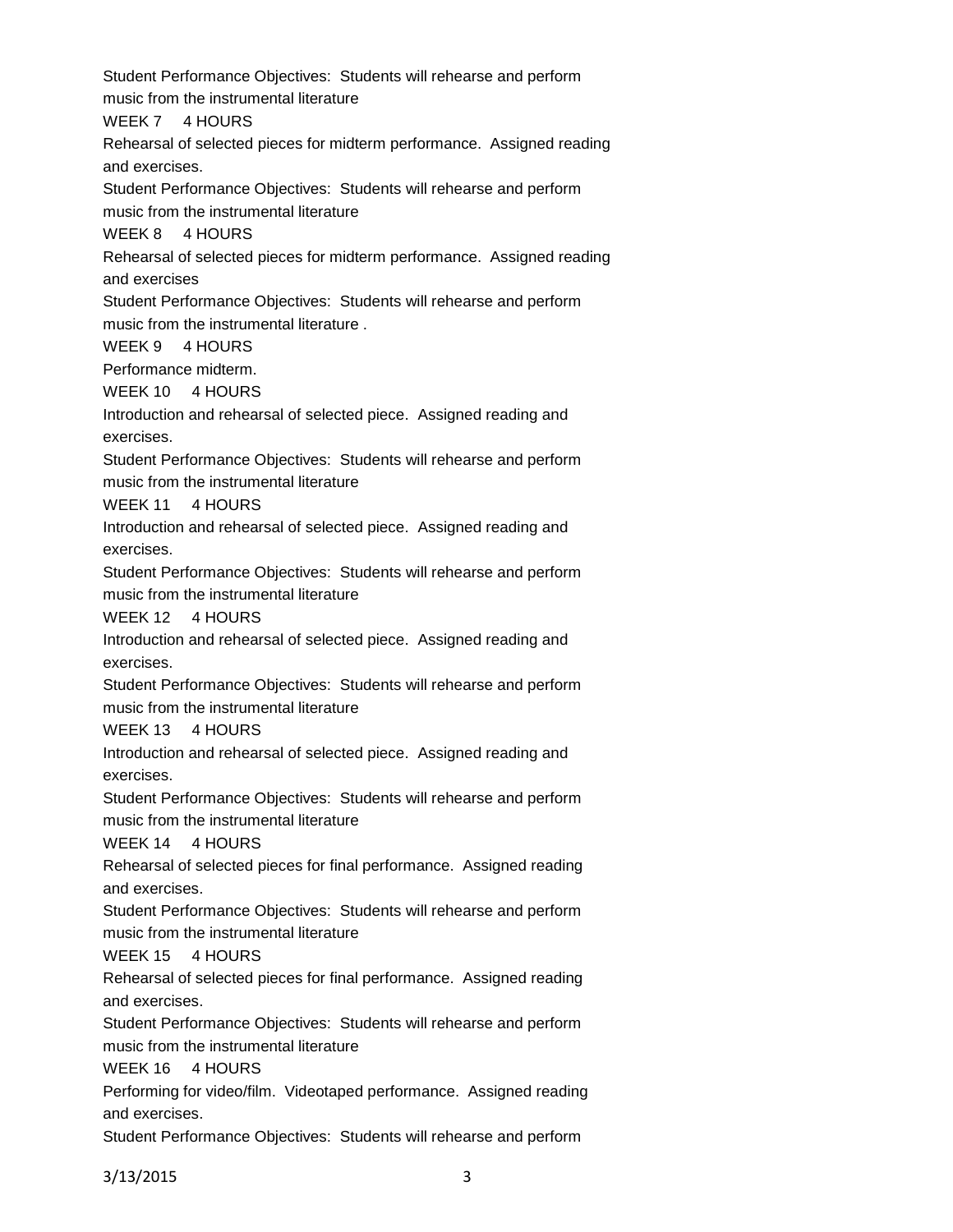music from the instrumental literature WEEK 17 4 HOURS Final performance. WEEK 18 2 HOURS Written evaluation of self-progress and ensemble achievement. Assignments are defined in the course content of this outline. Each week the student will read assigned materials and complete appropriate assignments to meet the one-to-two lecture out-of-class standard.

## **METHODS OF INSTRUCTION:**

Lecture, demonstration, individual assistance.

### **METHODS OF EVALUATION:**

The types of writing assignments required: Other: Group evaluation The problem-solving assignments required: Other: Memorization The types of skill demonstrations required: Class performance Performance exams The types of objective examinations used in the course: None Other category: None The basis for assigning students grades in the course: Writing assignments: 5% - 10% Problem-solving demonstrations: 15% - 20% Skill demonstrations: 75% - 80% Objective examinations: 0% - 0% Other methods of evaluation: 0% - 0%

### **REPRESENTATIVE TEXTBOOKS:**

n/a

# **ARTICULATION and CERTIFICATE INFORMATION**

Associate Degree: GAV C1, effective 200470 CSU GE: IGETC: CSU TRANSFER: Transferable CSU, effective 200470 UC TRANSFER: Not Transferable

### **SUPPLEMENTAL DATA:**

Basic Skills: N

3/13/2015 4